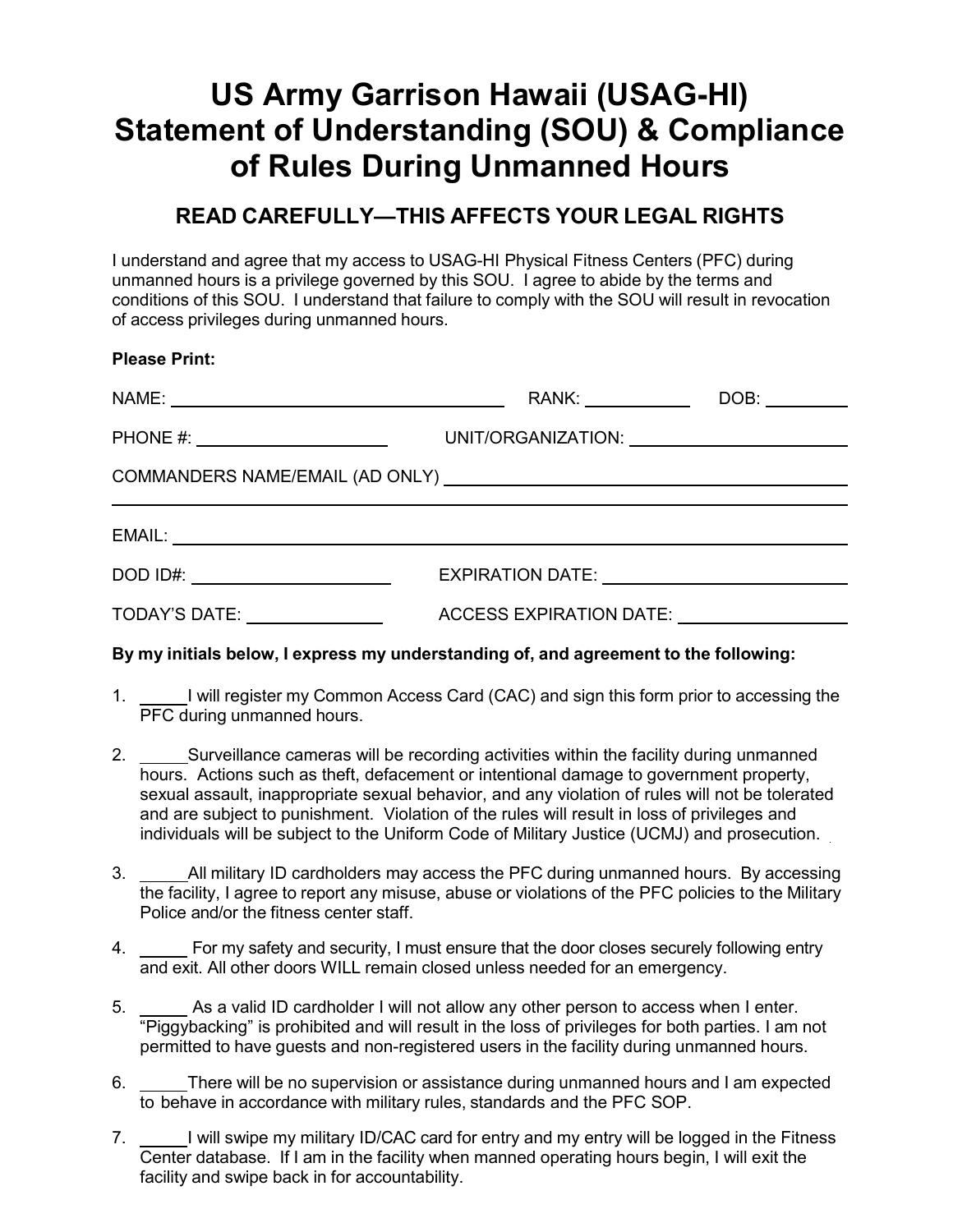- 8. If I get a new ID/CAC I will bring it to the PFC during normal operating hours to have the barcode updated in the system or I will not have access.
- 9. Holding or propping the door open is strictly prohibited and will result in immediate loss of my privilege. Sharing my CAC/ID card is considered theft of services from USAG-HI and will be prosecuted.
- 10. Areas that are unavailable for use will be locked or clearly marked as restricted.
- 11. Equipment must remain inside the fitness center and will not be taken outside of the facility under any circumstances. Any broken equipment must be logged in the binder provided at the front desk.
- 12. I will identify and assess potential risks before engaging in any activity and will take reasonable precautions to mitigate risk of injury, including exercising with someone or using cardiovascular and selectorized equipment. **Patrons are highly encouraged to use the buddy system.**
- 13. I will only perform bench presses using safety straps/bars at the appropriate height.
- 14. It is highly recommended not to exercise above my training limits and experience.
- 15. I will re-rack all weights when I have completed my workout.
- 16. I will use fitness equipment for its intended use. Do not use accessory attachments that are not recommended as such attachment might cause injuries.
- 17. USAG-HI PFC is not responsible for my personal property.
- 18. Patrons who are working out when the facility closes must exit the facility and swipe back in to continue their workout.
- 19. All normal rules for proper dress, machine usage (including wiping down equipment after use) and etiquette remains in effect.
- 20. In the event of a Natural Disaster, Major Accident, or active shooter, I will execute lockdown or evacuation procedures immediately, whichever is warranted for the incident at hand. The highest ranking member will take charge during lockdown situation and proceed to contact his/her UCC for further instruction.
- 21. In the event of a power outage I will gather my things and exit the facility immediately.
- 22. \_\_\_\_\_Access during unmanned operations will be granted for twelve (12) months at a time. At that time it will be required to visit the front desk during normal business hours for reactivation for another 12 months. The Fitness Center Manager has the right to terminate your privileges at any time without notice.
- 23. Violation of this SOU and Assumption of Risk will result in loss of my privileges during unmanned hours and subject me to further discipline.
- 24. I understand that the PFC does not provide supervision, instruction, or assistance for the use of the facilities and equipment during unmanned hours.
- 25. I agree to comply with all rules imposed by the PFC regarding the use of the facilities and equipment. I agree to conduct myself in a controlled and reasonable manner at all times, and to refrain from using any equipment in a manner inconsistent with its intended design and purpose.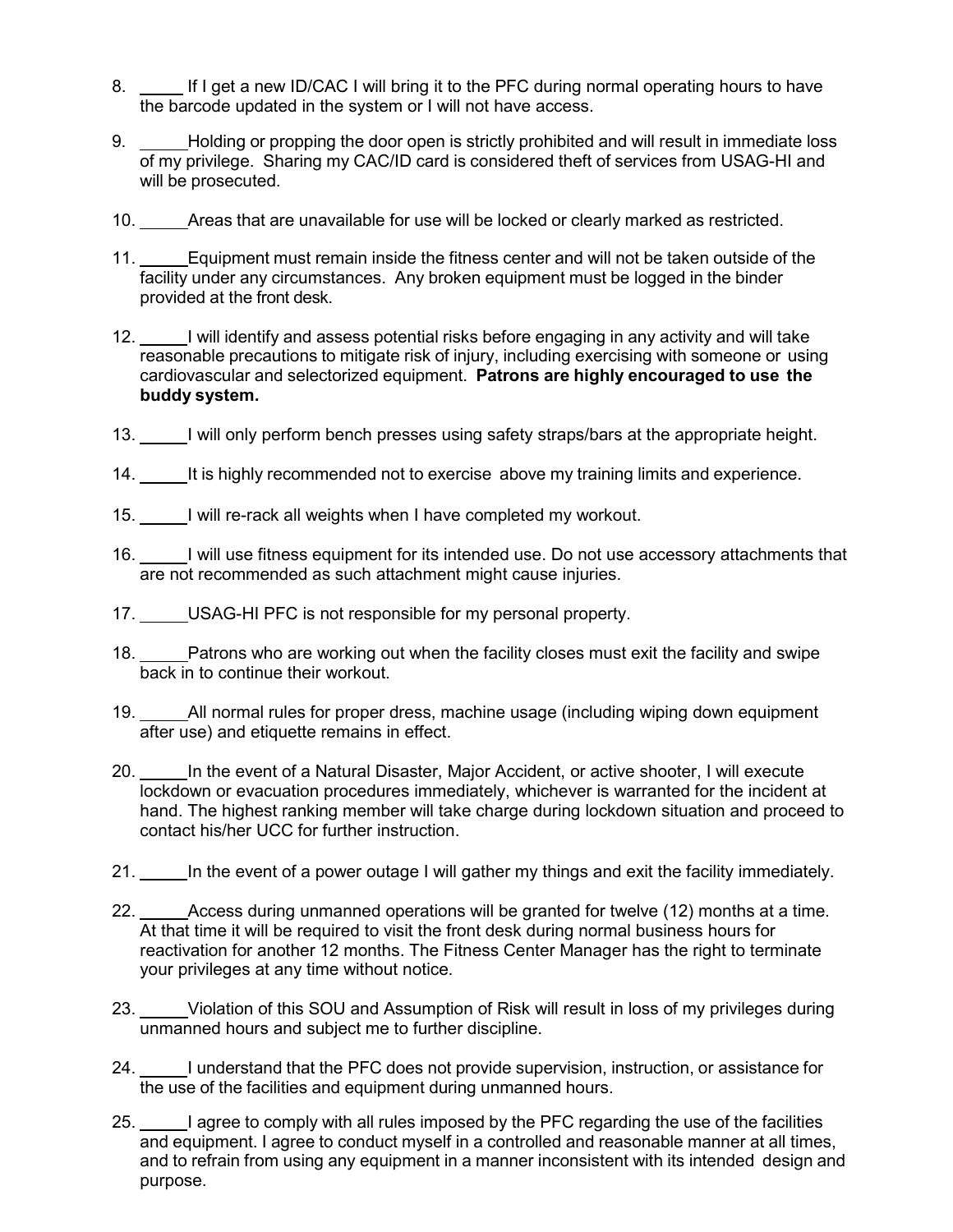- 26. I understand and acknowledge that the use of exercise equipment involves risk of serious injury, including permanent disability and death.
- 27. I understand and agree that the PFC is not responsible for property that is lost, stolen, or damaged while in, on, or about the premises.
- 28. PRE-EXISTING MEDICAL CONDITIONS. I represent that I am in good physical health and have no symptoms, medical conditions, impairments, or diseases that might be aggravated, worsened, or induced by my intended use of the PFC. If I have any health or medical concerns now or after I register, I will immediately discontinue my use of the fitness center until I am cleared for physical activity by a physician. I agree not to engage in a use of the fitness center that will result in self-injury.

### **ASSUMPTION OF RISK OF INJURY AND WAIVER OF CLAIMS:**

In consideration of access to the PFC and use of exercise and facilities provided by the PFC, I expressly agree and contract, on behalf of myself, my heirs, executors, administrators, successors and assigns, that the PFC, United States Army and United States Government, and its insurers, employees, officers, directors, and associates, shall not be liable for any damages arising from personal injuries (including death) sustained by me, on, or about the premises, or as a result of the use of the equipment or facilities, regardless of whether such injuries result, in whole or in part, from the negligence of the PFC. By the execution of this agreement, I accept and assume full responsibility for any and all injuries, damages (both economic and noneconomic), and losses of any type, which may occur to me, and I hereby fully and forever release and discharge the PFC, United States Army and United States Government, its insurers, employees, officers, directors, and associates, from any and all claims, demands, damages, rights of action, or causes of action, present or future, whether the same be known or unknown, anticipated, or unanticipated, resulting from or arising out the use of said equipment and facilities. I expressly agree to indemnify and hold the PFC, United States Army and United States Government harmless against any and all claims, demands, damages, rights of action, or causes of action, of any person or entity, that may arise from injuries or damages sustained by me. I agree to be solely responsible for safety and well-being of myself.

#### **I HAVE READ THE FOREGOING WAIVER AND RELEASE OF LIABILITY AND VOLUNTARILY EXECUTE THIS DOCUMENT WITH FULL KNOWLEDGE OF ITS CONTENT.**

SIGNATURE: DATE:

 $I$  **am**  $\Box$  *lam* not  $\Box$  familiar with how to safely operate all fitness equipment available **during unmanned hours. If not, an equipment orientation is required before using facility after hours. Orientation Date:** 

 **I received an orientation from a fitness center staff member regarding emergency procedures/ information, phone usage, Automated External Defibrillator (AED) and first aid kit with instructions. Orientation Date:** 

PFC Staff Member Signature: University of Date: Date: Date:

Staff Member Name: University of the Staff Member Name: